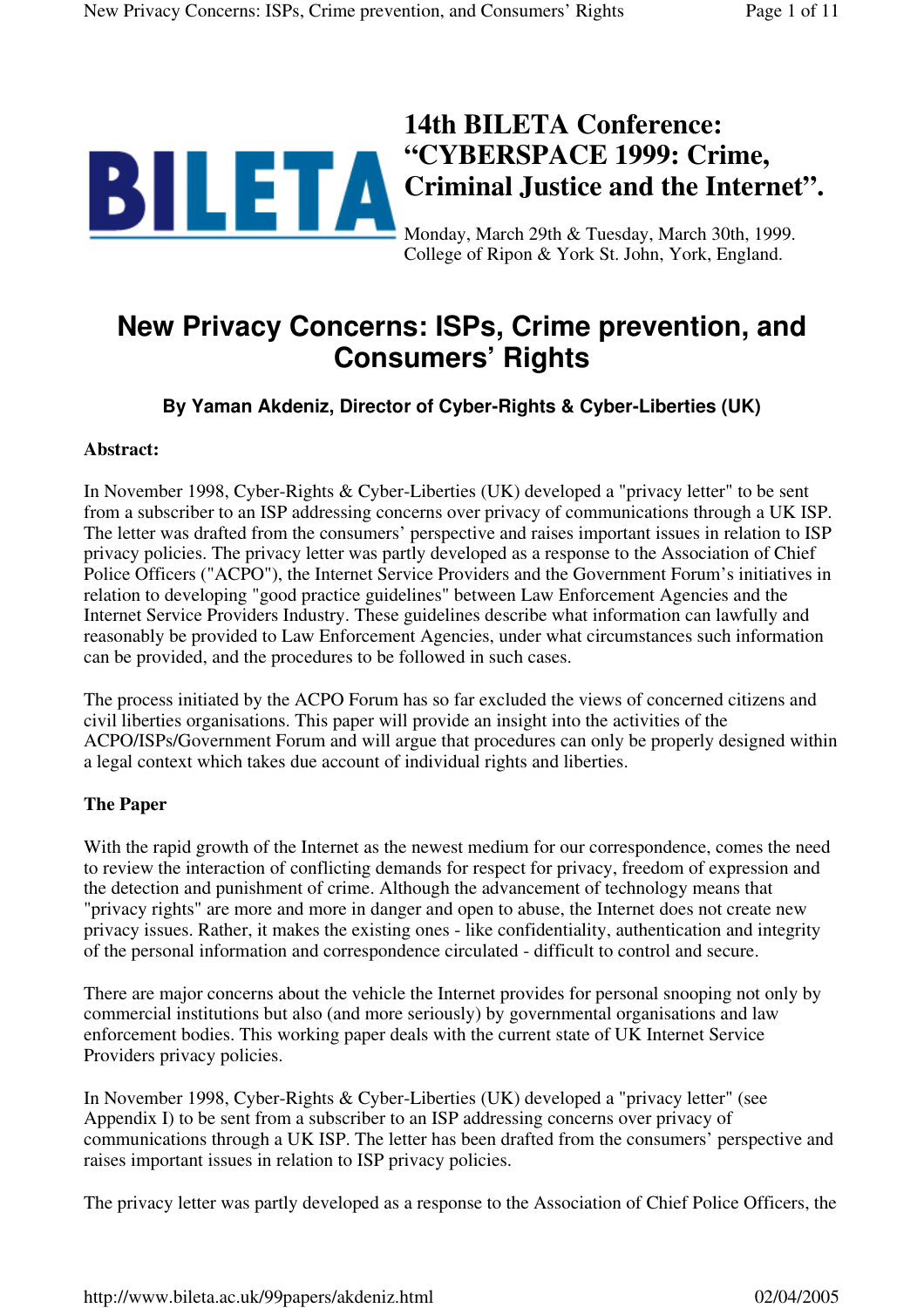Internet Service Providers and the Government Forum's initiatives in relation to developing "good practice guidelines" between Law Enforcement Agencies and the Internet Service Providers Industry. These describe what information can lawfully and reasonably be provided to Law Enforcement Agencies, and under what circumstances such information can be provided, and the procedures to be followed in such cases.

Given the concern over cyber-crimes and cyber-criminals it is entirely understandable that the police and the ISPs should wish to develop mutual understanding and support, and to establish working relationships. However, the Forum has so far produced no documents in relation to its meetings. The Forum's membership is also unclear. It includes partial representation through ISPA and LINX to the ISP industry together with several Home Office representatives and ACPO representatives but little is known publicly about its members and its activities apart from the overall aim of the Forum as described above.

Moreover, the views of civil liberties organisations and, more importantly, the views of the users have been excluded from the Forum as no such representation is provided within the Forum: it is partly as a result of this exclusion that the Forum's initiatives and work, if unchecked, could lead to extensive infringements of the rights of individual Internet users and consumers within in the UK.

In an attempt to draw public attention to this issue, Cyber-Rights & Cyber-Liberties (UK) drafted the "privacy letter" (see appendix I) which states that, "it should be the duty of the Internet Service Providers to safeguard the fundamental rights and freedoms of the Internet users to private communications, and in particular their right to privacy with respect to the processing of personal data which is explicitly protected by international agreements such as the European Convention on Human Rights."

To date the work of the Forum seems to have been focused on developing and harmonising a form of request for information by the police to an ISP. The form, which might seem to some addressees to have the appearance of a warrant, is designed to satisfy the ISP that in the circumstances of the particular case the ISP is not prevented by the restrictions in the Data Protection Act 1984 from providing information to the police. Despite its appearance, the form and its associated "good practice guidelines", has no legal basis for imposing any obligation on an ISP to provide any form of disclosure to the police. However, there is a real risk of ISPs being misled by such a form and one purpose of the "privacy letter" is to draw attention to such risks. We are also concerned that the Forum completely neglects the matter of the protection granted by the law to the safeguarding of confidential information.

The privacy letter also aimed to bring the recently enacted Human Rights Act 1998 to the attention of the ISPs. The 1998 Act incorporates the European Convention on Human Rights into UK law and will provide a further ground for action against infringement of privacy rights. We believed at the time, and still believe, that the use of the privacy letter by the consumers would be an important contribution to the whole process by covering the consumers' angle. The publication of the results could bring a more balanced approach and openness to a process that has been secretive and therefore faced with suspicion. The approach we have taken with the development of the "privacy letter" is consistent with February 1999 Recommendation of the Council of Europe "for the Protection of Privacy on the Internet." (see Council of Europe Recommendation (No R (99) 5 of the Committee of Ministers to Member States, at http://www.coe.fr/cm/ta/rec/1999/99r5.htm) The Guidelines for the protection of individuals with regard to the collection and processing of personal data on information highways were adopted by the Committee of Ministers on 23 February 1999. According to the Council of Europe Recommendation, these guidelines may be incorporated in or annexed to codes of conduct. The guidelines set out principles of fair privacy practice for both Internet users and ISPs.

As far as the users are concerned, the Council of Europe guidelines recommends that: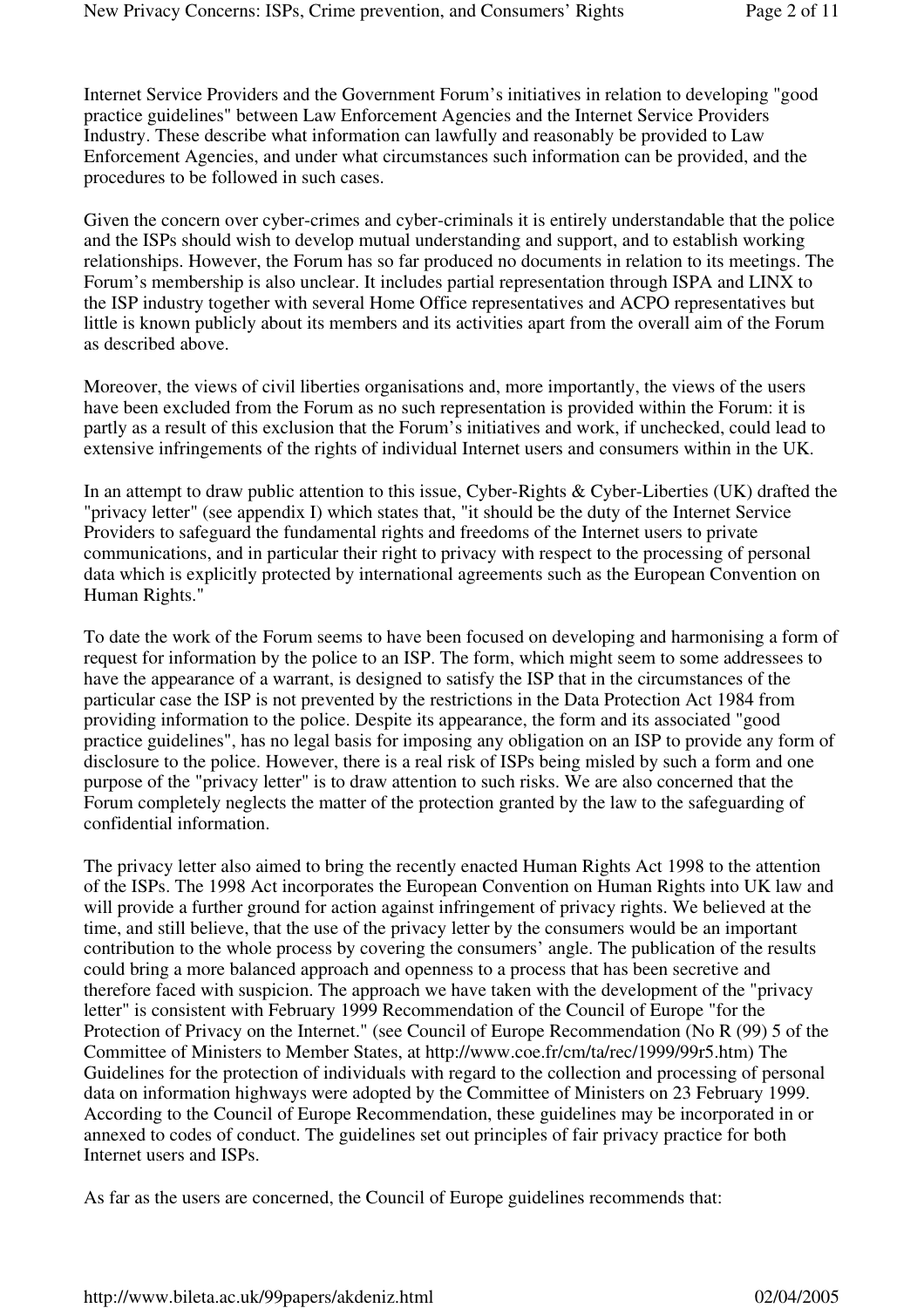"Your ISP is responsible for proper use of data. Ask your ISP what data he/she collects, processes and stores, in what way and for what purpose. Repeat this request from time to time. Insist that your ISP change them if they are wrong or delete them if they are excessive, out of date or no longer required. Ask the ISP to notify this modification to other parties to whom he or she has communicated your data." (paragraph 10)

The above recommendation is very much in line with our "privacy letter" produced some three months earlier. Furthermore, the guidelines for users state that:

> "If you are not satisfied with the way your current ISP collects, uses, stores or communicates data, and he or she refuses to change his or her ways, then consider moving to another ISP. If you believe that your ISP does not comply with data protection rules, you can inform the competent authorities or take legal action." (paragraph 11)

The Council of Europe requires and encourages Internet users to be concerned about privacy matters and take the necessary action in relation to their online privacy.

One of the questions we asked within the "privacy letter" was whether the ISPs have a privacy policy on such requests from the law enforcement agencies and whether the proposed ACPO good practice guidelines will affect their current policy. Another question, which is of a technical nature, asks what sort of monitoring or backup systems are used by the ISPs and for how long they keep personal data. The letter also asks whether they are capable of actively monitoring all IP traffic from a particular user and if this is done for what purposes.

We have defined "personal data" for the purposes of this letter as follows:

all traffic data and related information including the following: "the content, origin, destination and timing of my electronic mail messages (sent and received), including the details of any newsgroups to which I subscribe and the details of messages received from or posted to them. Moreover, information about web sites visited, FTP activities and IRC usage by myself or any members of my family through my account through the connection you provide and details of login and connection times."

The privacy letter therefore asks six legitimate questions which in our view should be answered by all ISPs in this country. This view does not derive from any press coverage, and the idea behind the whole concept of developing such a "privacy letter" for the consumers usage is not the creation of a "poison pen campaign", or to create distrust between the Internet users (see further appendices II and III) and their ISPs within the UK. Furthermore, the above mentioned Council of Europe guidelines for the ISPs states that (paragraph 11 of part III) ISPs are responsible for proper use of data.

> "On your introductory page highlight a clear statement about your privacy policy. This statement should be hyperlinked to a detailed explanation of your privacy practice. Before the user starts using services, when he or she visits your site, and whenever he or she asks, tell him or her who you are, what data you collect, process and store, in what way, for what purpose and for how long you keep them. If necessary, ask for his or her consent. At the request of the person concerned, correct inaccurate data immediately and delete them if they are excessive, out of date or no longer required and stop the processing carried out if the user objects to it. Notify the third parties to whom you have communicated the data of any modification. Avoid the hidden collection of data."

Consistent with the Council of Europe approach, the "privacy letter" will remain as a tool that can be used by concerned Internet users to find more about the privacy policies of their ISPs. After all, consumers have a legitimate interest and right to know about the policies of their ISPs. We intend to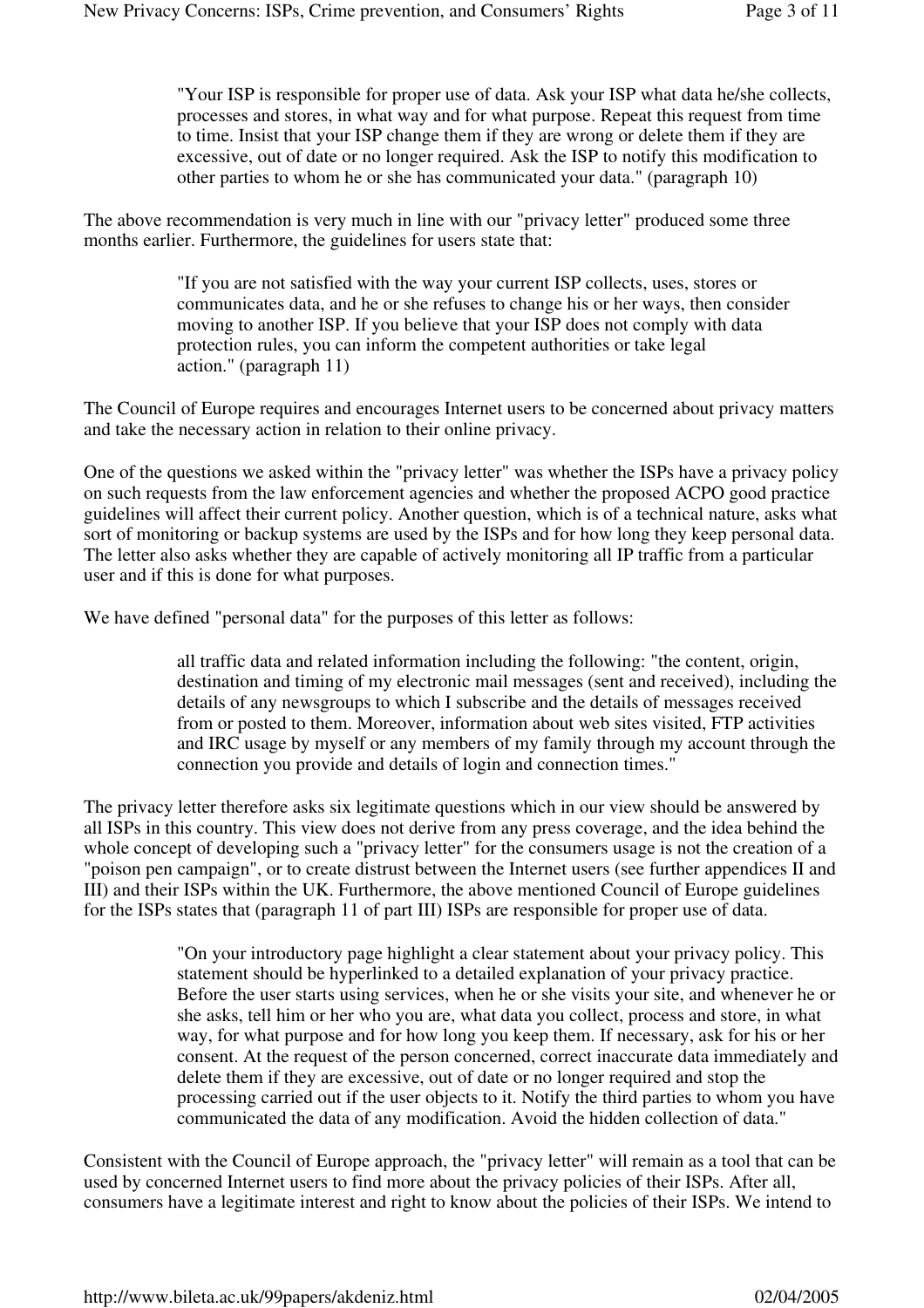publish the responses provided by the UK ISPs but we have no intention to expose those that remain silent, or those that have provided responses in confidence even though we believe that those responses are in the public interest. However, the "privacy letter" has not yet generated many responses from ISPs even though we are aware that many concerned UK Internet users did use the letter, and even though UK ISPs were aware of the existence of this letter through their trade organisations (see appendices II and III), through users, and through the media coverage. Many users informed us that they had considered changing their ISPs but lack of privacy policies or lack of communication from the ISPs or their trade organisations meant that the UK users did not have a possibility to make an informed judgment.

This lack of response on the part of ISPs prompted Cyber-Rights & Cyber-Liberties (UK) to publish a controversial report entitled "Who Watches the Watchmen: Part III - ISP Capabilities for the Provision of Personal Information to the Police," (see http://www.cyberrights.org/privacy/watchmen-iii.htm). The report follows the discovery by Cyber-Rights & Cyber-Liberties (UK) of a secret briefing (or private as the involved parties claim) to the Association of Chief Police Officers about the ISP industry capabilities for the provision of information to the police about their customers. In a press release CR&CL(UK) stated that "with all these possibilities and capabilities for the provisions of information through the ISPs to the police, the ISPA runs the risk of becoming the Big Brother Providers Association. The leaked report shows that our concerns were fully justified, and that secrecy, rather than 'media disinformation' was at work with the activities of the ACPO/ISPs Forum."

Procedures can only be properly designed within a legal context and we are concerned to ensure that the legal context takes due account of individual rights and liberties. Such procedures are a matter of legitimate public interest, especially to users of the services of ISPs. The discussions of the industry and the law enforcement bodies should have been public, and users' interests should have been represented. Even the ISPs have limited representation, since we understand that ISPA and LINX do not represent the whole of the ISP industry within the UK. This reinforces the need for public awareness.

Transparency, openness and accountability are important features of a healthy society. We believe it is now time for the Government, through Parliament, to intervene in the activities of the ACPO/ISPs, Government Forum and clarify these matters including the laws in relation to interception of communications and the relevant procedures. (see also the Cyber-Rights & Cyber-Liberties (UK) Memorandum to the House of Commons Trade and Industry Select Committee on Electronic Commerce Inquiry, February 1999, at http://www.cyber-rights.org/reports/crcl-hc.htm)

What is healthy for a nation asks David Brin in *The Transparent Society*. (Brin, D., *The Transparent Society, Will Technology Force Us to Choose Between Privacy and Freedom?* Reading: Addison Wesley Longman, 1998, p 119) The answer Brin gives is "accountability". "Many minds and talents working to solve problems through a market of ideas. Since no single ruler can ever spot all errors, especially his own, open criticism helps a nation evade disasters." Therefore, those who are in a position to discuss and influence Internet policy making process, should face public criticism and in the words of Brin, they should even "encourage all the criticism [they] can get". Without such discourse and accountability, there will never be a transparent Society.

A response to these calls for openness and transparency came from one of the ISP trade organisations, the London Internet Exchange ("LINX"). LINX invited industry representatives, public interest groups and the DTI to discuss privacy on the Internet within a new Privacy Forum in March 1999.The proposed first objective of this group of people will be to work together on producing an "Internet Privacy Code" that ISPs would be willing to commit to and this initiative is also supported by ISPA.

This is an important step in the right direction and Cyber-Rights & Cyber-Liberties (UK) will be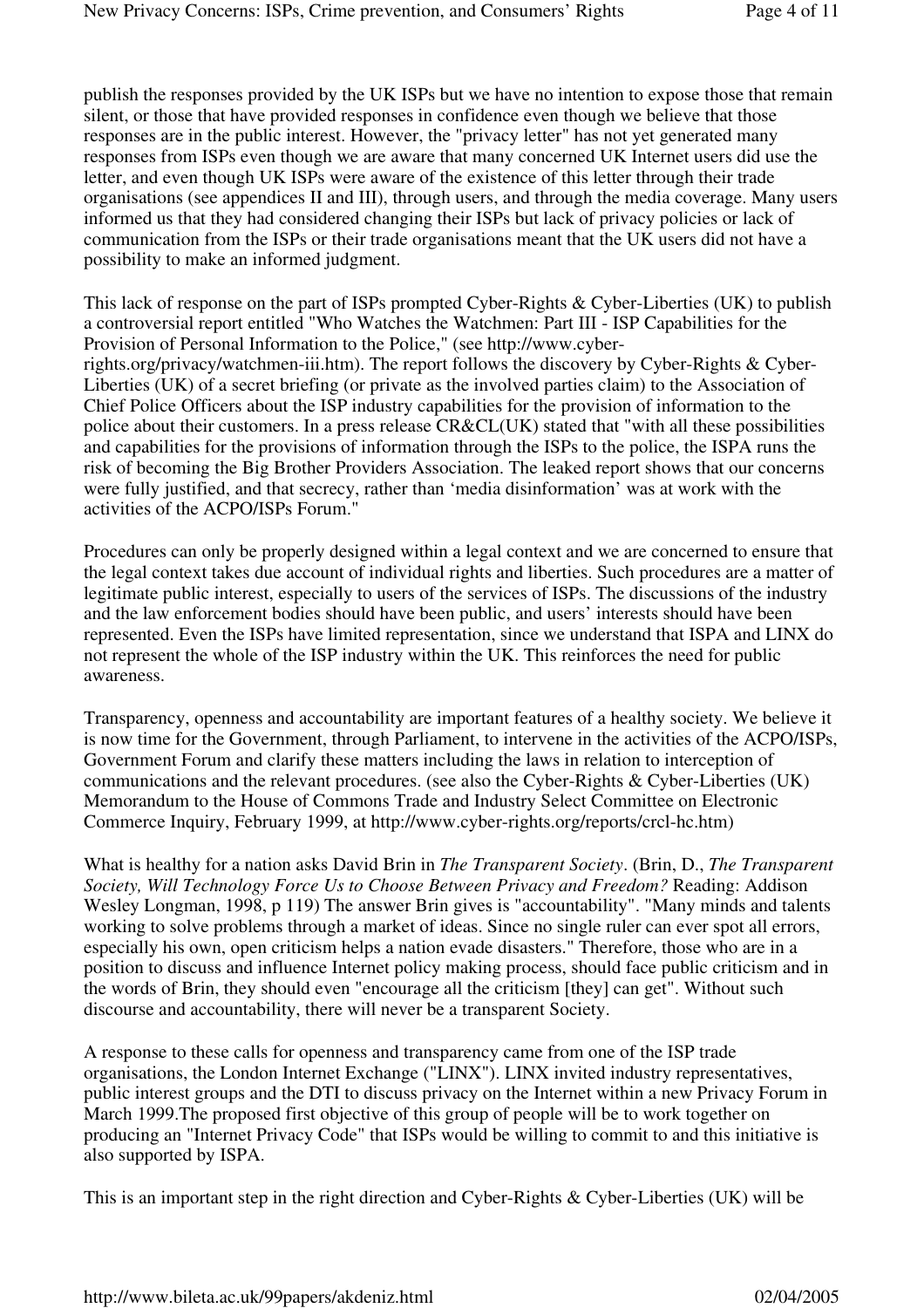involved with these meetings. It is encouraging to see the industry finally responding positively to the consumers' concerns on Internet privacy. The development of an Internet Privacy Code which takes into account users concerns at a national level will be a major step towards the recognition and protection of such rights and values.

# **Bibliography**

See further Akdeniz, Y, & Bohm, N, "Internet Privacy: New Concerns about Cyber-Crime and the Rule of Law," forthcoming in *IT & Communications Law Reports Newsletter*, 1999.

Cyber-Rights & Cyber-Liberties (UK) is at http://www.cyber-rights.org

See also the Cyber-Rights & Cyber-Liberties (UK) Memorandum to the House of Commons Trade and Industry Select Committee on Electronic Commerce Inquiry, February 1999 at http://www.cyber-rights.org/reports/

# **Appendix I**

# **Cyber-Rights & Cyber-Liberties (UK) Privacy Letter**

This letter drafted by Yaman Akdeniz and Nicholas Bohm has b een finalised following extensive discussion within the cyber-rights-UK Mailing List in November 1998. This letter is also available at <http://www.cyber-rights.org/privacy/letter.htm>

Date:

Dear Sirs,

I have had an Internet account with you since [INSERT DATE - TO BE FILLED BY THE USER], and I am writing to raise a concern with you about the confidentiality of Internet communications and Internet users data.

I have read of proposed "good practice guidelines" (formerly known as a memorandum of understanding) between UK Internet Service Providers and the Association of Chief Police Officers (see for example, "Police tighten the Net," *The Guardian*, Online Section, 17 September, 1998 and "Personal privacy versus crime fighting on the electronic frontier," *Computing*, 07 October 1998). This is apparently designed to enable ISPs to be released in certain circumstances from the restrictions on disclosure of personal data imposed by the UK Data Protection laws. My understanding is that the proposed guidelines follow from the initiatives of a recently formed body, "The Association of Chief Police Officers, Internet Service Providers & Government Forum", which held three seminars during October 1998 entitled "Policing the Internet: Working together to address issues and allay concerns".

I wanted to let you, my Internet Service Provider, know that I regard all traffic data and related information as confidential including the following:

"the content, origin, destination and timing of my electronic mail messages (sent and received), including the details of any newsgroups to which I subscribe and the details of messages received from or posted to them. Moreover, information about websites visited, FTP activities and IRC usage by myself or any members of my family through my account through the connection you provide and details of login and connection times."

[THE NEXT SENTENCE WOULD DEPEND ON THE USERS CIRCUMSTANCES, e.g. anyone who communicates with a lawyer by email, or may do so, can reasonably include the following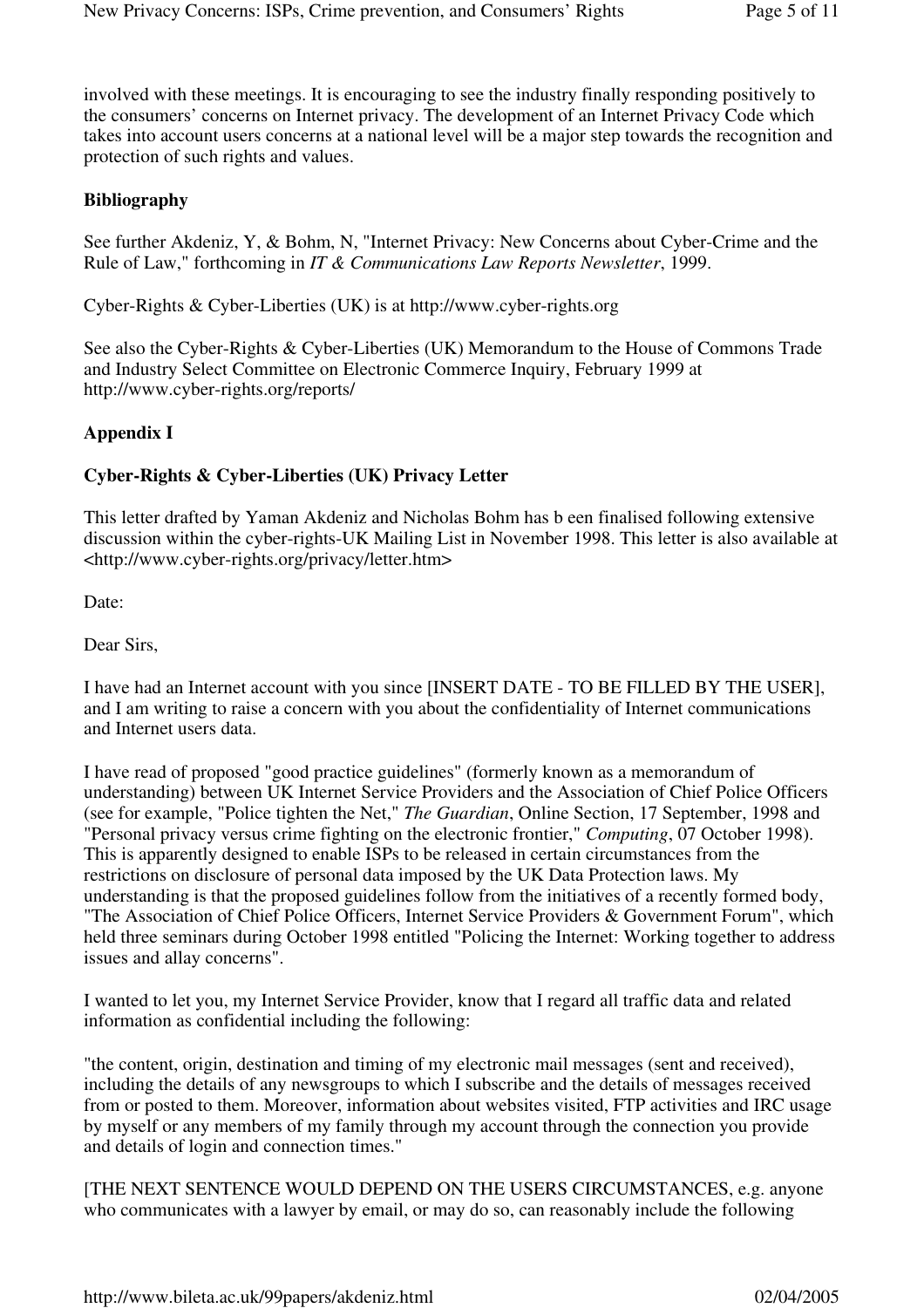sentence]

I should also mention that a number of the messages sent and received are not only confidential but are also potentially the subject of legal professional privilege.

Therefore, I would regard the release of the information I have described as a serious breach of confidence and actionable as such and also in contract and also, where applicable, under the Data Protection Act 1984. Short of what is judicially authorised, I have the strongest objection to private bargains being made for the release of confidential information (whether under the so called "good practice guidelines" or otherwise). Such guidelines have no legal force under current UK law, and as my Internet Service Provider, you are not bound to provide any sort of information if you are not provided with judicial authority.

In fact, it should be your duty to safeguard my right to private communications, which is explicitly protected by international agreements such as the European Convention on Human Rights. Please also note that the recently enacted Human Rights Act 1998 incorporates the European Convention on Human Rights into UK law and will provide a further ground for action against infringement of my privacy rights.

To clear any doubts about the excellent services that you provide, I would like you to answer the following specific questions related to the content of this letter:

(1) Does your organisation take part in the Association of Chief Police Officers, Internet Service Providers & Government Forum or has it been aware of such discussions ?

(2) Has your organisation been approached by the above forum to take part into such discussions and what has been the response ?

(3) What is your organisation's policy on such requests from the law enforcement agencies? If there is a written policy, please let me have a copy. Will the proposed good practice guidelines (previously known as the Memorandum of Understanding) affect your current policy ?

(4) What sort of monitoring or backup systems are used and for how long do you keep personal data (as explained above) ? Is [insert name of the ISP] capable of actively monitoring all IP traffic from a particular user and if this is done for what purposes ?

(5) Are you registered with the Data Protection Registrar, and if so for what purposes can you disclose data and to whom ?

(6) Do you have any objection to publication of your replies? If so, please give the reasons for your objection.

I very much hope that you will be able to confirm that you will respect the confidentiality of the information I have described.

#### [PLEASE FEEL FREE TO MODIFY OR DELETE THE FOLLOWING PARAGRAPH]

I have a high regard for the quality of your service, especially your user support, and have recommended you to others who have been equally pleased with the results. I hope that your approach to customer confidentiality will be just as commendable and I hope to hear from you soon.

Yours faithfully,

# **Appendix II**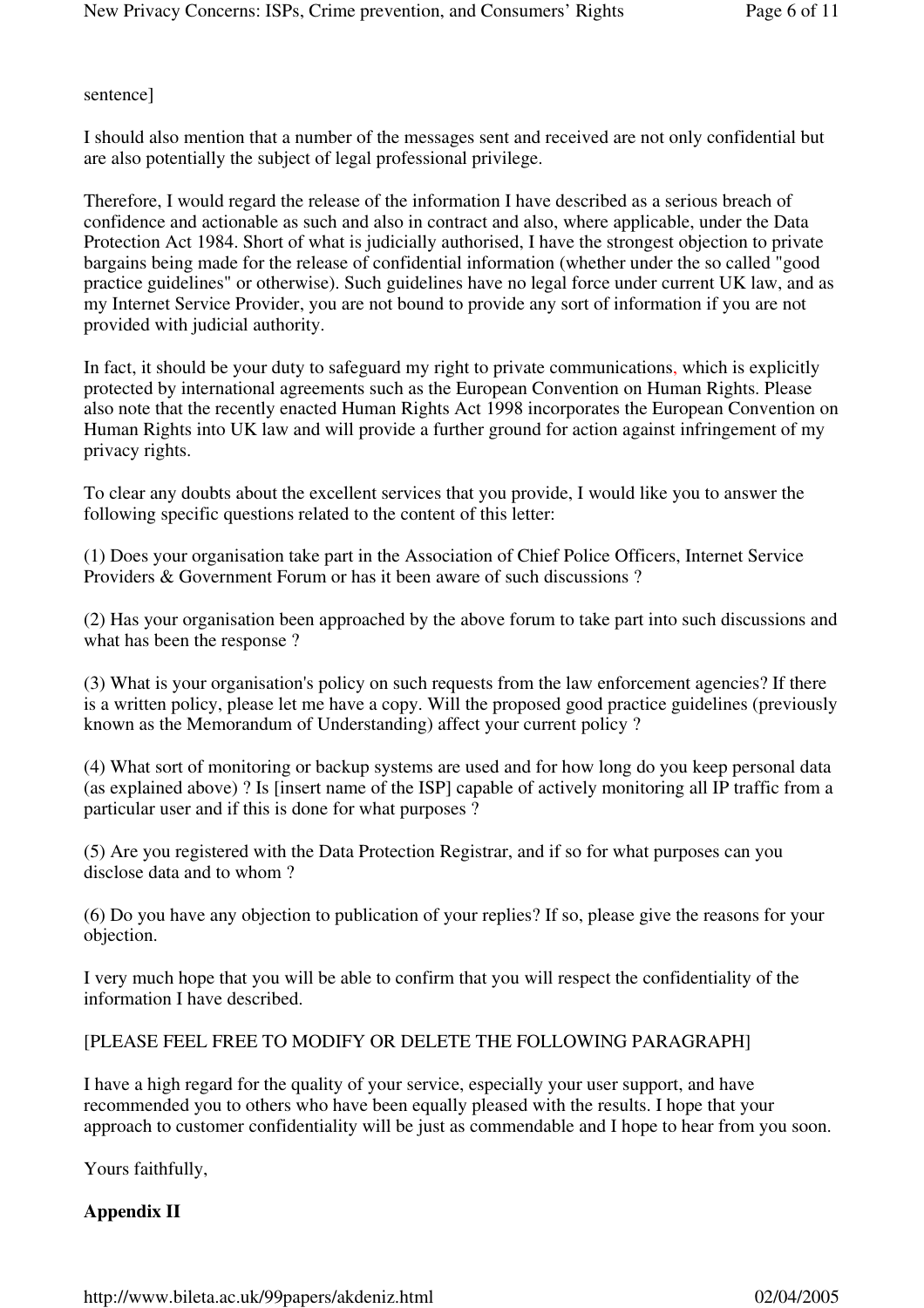# **The ACPO/ISPs, Government Forum Response to the CR&CL(UK) Privacy letter**

Yaman Akdeniz

c/o Centre For Criminal Justice Studies,

University of Leeds,

Leeds LS2 9JT,

UK

By email

2nd December 1998

Dear Sir,

I am writing in response to your letter as published at www.cyber-rights.org/privacy/letter.htm. I am the currently nominated ISP press spokesperson for the ACPO/ISP meetings.

Your letter and your letter writing campaign seems to be based on inaccurate press articles, allow me to put the record straight –

1. ACPO and industry representatives have been discussing a procedure through which police requests for information will be made to ISPs.

2. This work is not concluded yet.

3. The information that might be released by this procedure is not intended to be the contents of emails or messages despite what you read in the press.

4. The main purpose of the procedure is to uphold the privacy of individuals by seeking to ensure that data is not requested or released except in accordance with the specific provisions of the Data Protection Act that allow for that release.

5. The completion of the relevant form by law enforcement agencies will be a necessary but not sufficient condition for the release of information. In other words there will still be occasions where ISPs may refuse to release information unless and until they are presented with a warrant or court order.

In short this procedure is to ensure that 50 odd police forces and 200+ ISPs and the individuals that work for them remain within the law, the complete opposite of the implication in the second paragraph of your letter.

It seems to me, from talking to the many journalists that have phoned me recently, that the misinformation about this matter may be being spread deliberately and I thank you for your opportunity to clear the matter up. I trust you will now cease your letter writing campaign.

There are some very real issues about how the law relating to the use of the Internet should develop, exactly what legal protection emails or other information should have is clearly part of this debate. Do not confuse your legitimate concerns over these issues with ISPs and policemen and women trying to carry out their jobs in accordance with the laws that exist today.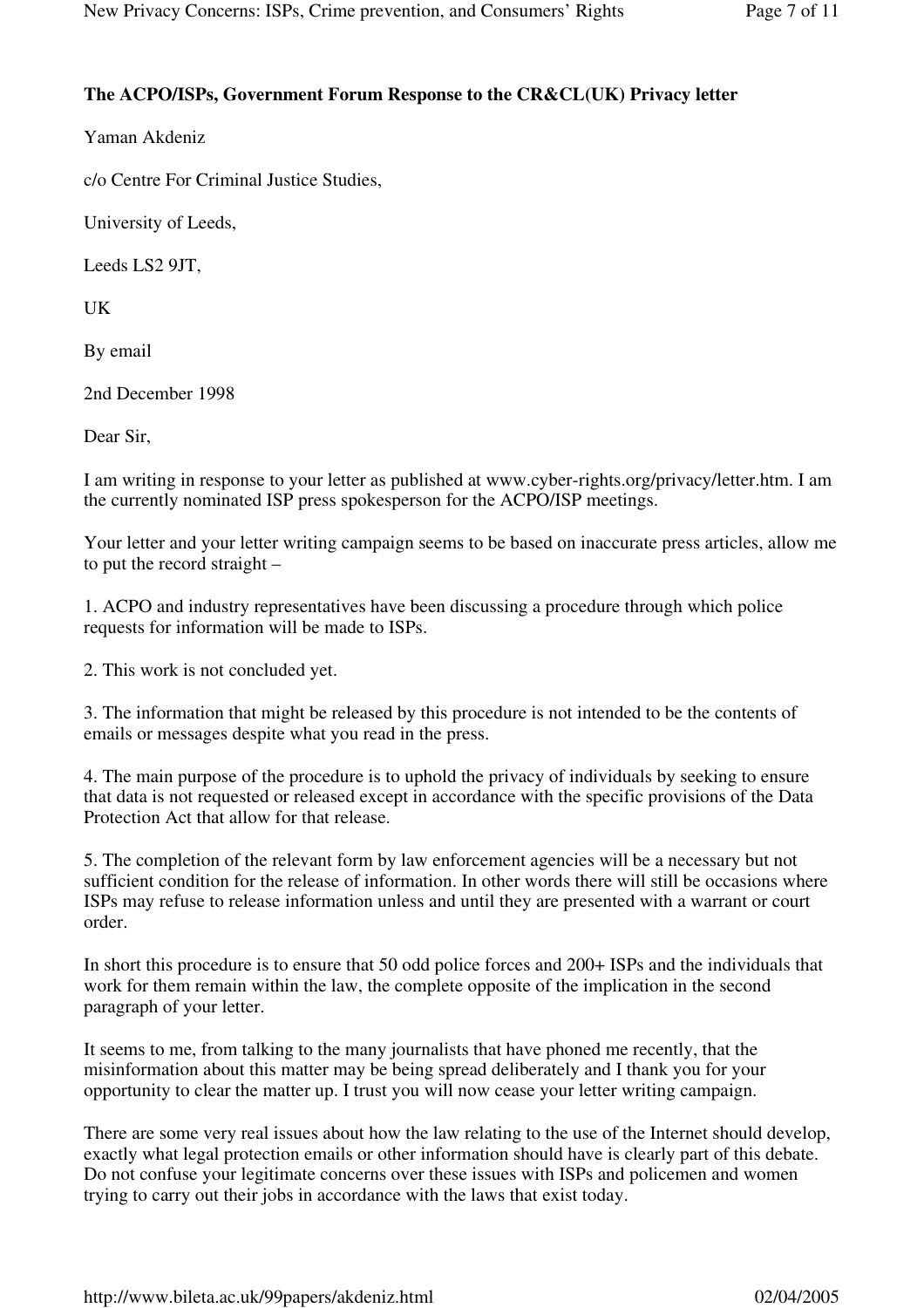Yours Sincerely

Tim Pearson

Member of the Council of ISPA

ps For background information I have attached the terms of reference of the ACPO/ISP/Government forum.

ACPO/ISP/Government Forum

Terms of Reference

Overall Aim:

To develop and maintain a working relationship between the Internet Service Providers Industry and Law Enforcement Agencies in the UK, such that criminal investigations are carried out lawfully, quickly and efficiently while protecting the confidentiality of legitimate communications and with minimum impact on the business of the Industry.

Objective:

To develop good practice guidelines between Law Enforcement Agencies and the Internet Service Providers Industry describing what information can lawfully and reasonably be provided to Law Enforcement Agencies, under what circumstances it can be provided, and the procedures to be followed.

Tasks:

Identify and review the legal requirements to be met to provide the information

Identify the information that can be provided from a technical perspective.

To research and identify areas of legal uncertainty relating to the use of information from the Internet as evidence and to make recommendations to resolve any ambiguities.

Develop an accepted procedure for requesting and providing information

Put in place procedures to pay for resources used

Co-ordinate and demonstrate leadership towards similar activities internationally

# **Appendix III**

# **CR&CL(UK) Response to the ACPO/ISPs Government Forum response**

03 December, 1998

To: Mr. Tim Pearson, Member of the Council of ISPA

ISP press spokesperson for the ACPO/ISP meetings

Dear Mr. Pearson,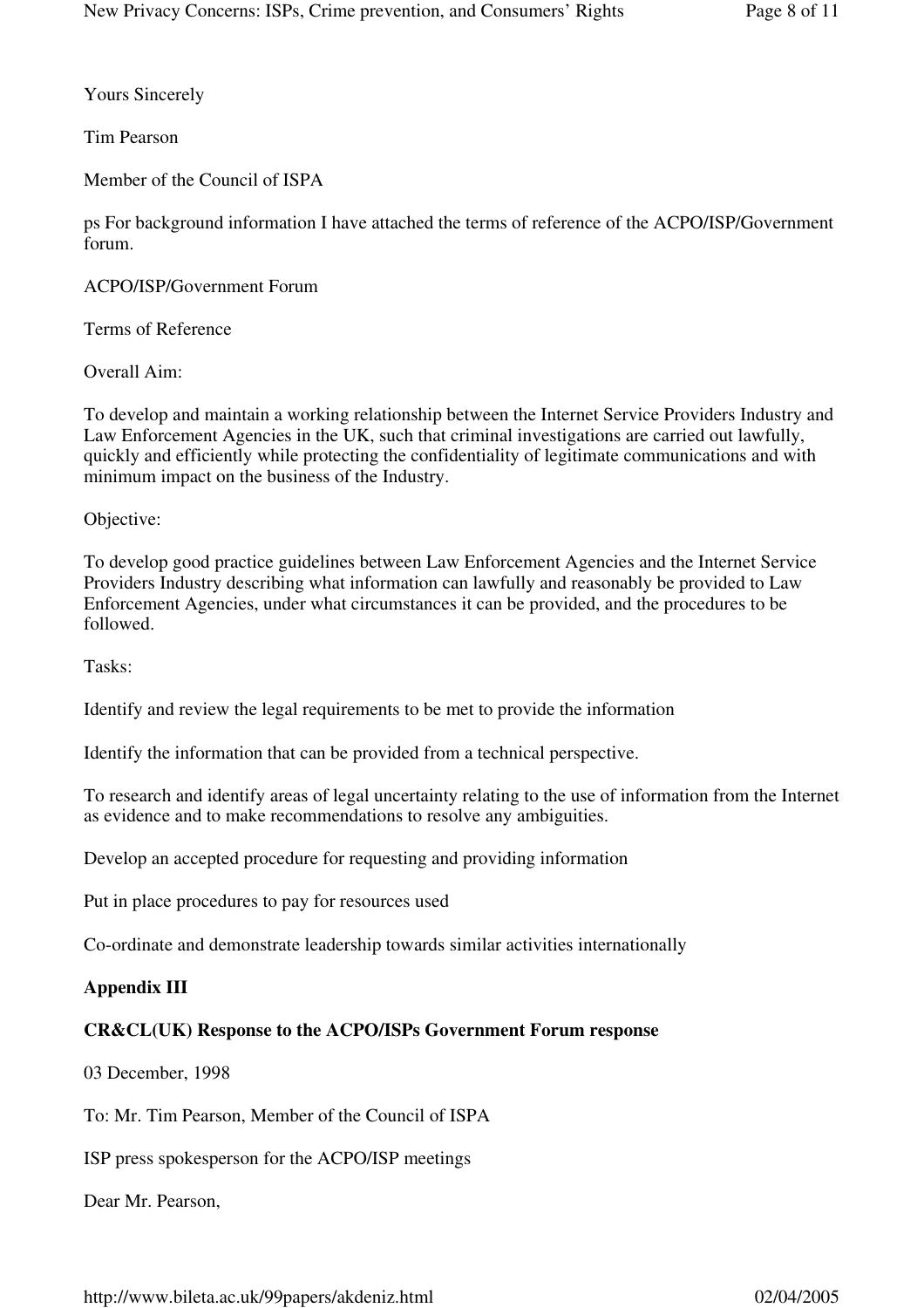Thank you for your letter dated 02 December, 1998 concerning the privacy letter developed by Cyber-Rights & Cyber-Liberties (UK) at http:// www.cyber-rights.org/privacy/letter.htm. We welcome your willingness to respond.

We propose to respond to your points by quoting and commenting on them:

#### **"Your letter and your letter writing campaign seems to be based on inaccurate press articles, allow me to put the record straight."**

Our privacy letter asks six legitimate questions which in our view should be answered by all ISPs in this country. This view does not depend on the press coverage, and indeed your reply reinforces our view, for reasons we explain below.

We cannot altogether sympathise with your difficulty in getting accurate press coverage, as this must follow from the undesirable secrecy in which you have tried to conduct your work. Perhaps you should consider holding open meetings in the future and producing full transcripts of all past meetings. Furthermore, procedures can only be properly designed within a legal context and we are concerned to ensure that the legal context takes due account of individual rights and liberties.

#### **"ACPO and industry representatives have been discussing a procedure through which police requests for information will be made to ISPs."**

Such procedures are a matter of legitimate public interest, especially to users of the services of ISPs. The discussions should have been public, and users' interests should have been represented. Even the ISPs have limited representation, since we understand that ISPA represents only some 70 out of about 300. This reinforces the need for public awareness.

#### **"This work is not concluded yet."**

That is why we are anxious to ensure that there is wider debate now rather than later.

#### **"The information that might be released by this procedure is not intended to be the contents of emails or messages despite what you read in the press."**

It is regrettable that you remain unwilling to say what information is within the scope of the procedure you are discussing, and that your form of reply is wholly negative. The public should know what it is that law enforcement is seeking from ISPs.

And as you know from our privacy letter, it is much more than the contents of emails that we say is confidential.

#### **"The main purpose of the procedure is to uphold the privacy of individuals by seeking to ensure that data is not requested or released except in accordance with the specific provisions of the Data Protection Act that allow for that release."**

We firmly support your objective of ensuring compliance with Data Protection Law. As your next point acknowledges, that is not by itself enough.

**"The completion of the relevant form by law enforcement agencies will be a necessary but not sufficient condition for the release of information. In other words there will still be occasions where ISPs may refuse to release information unless and until they are presented with a warrant or court order."**

The procedure you are working on may be sufficient to release an ISP from the prohibitions of the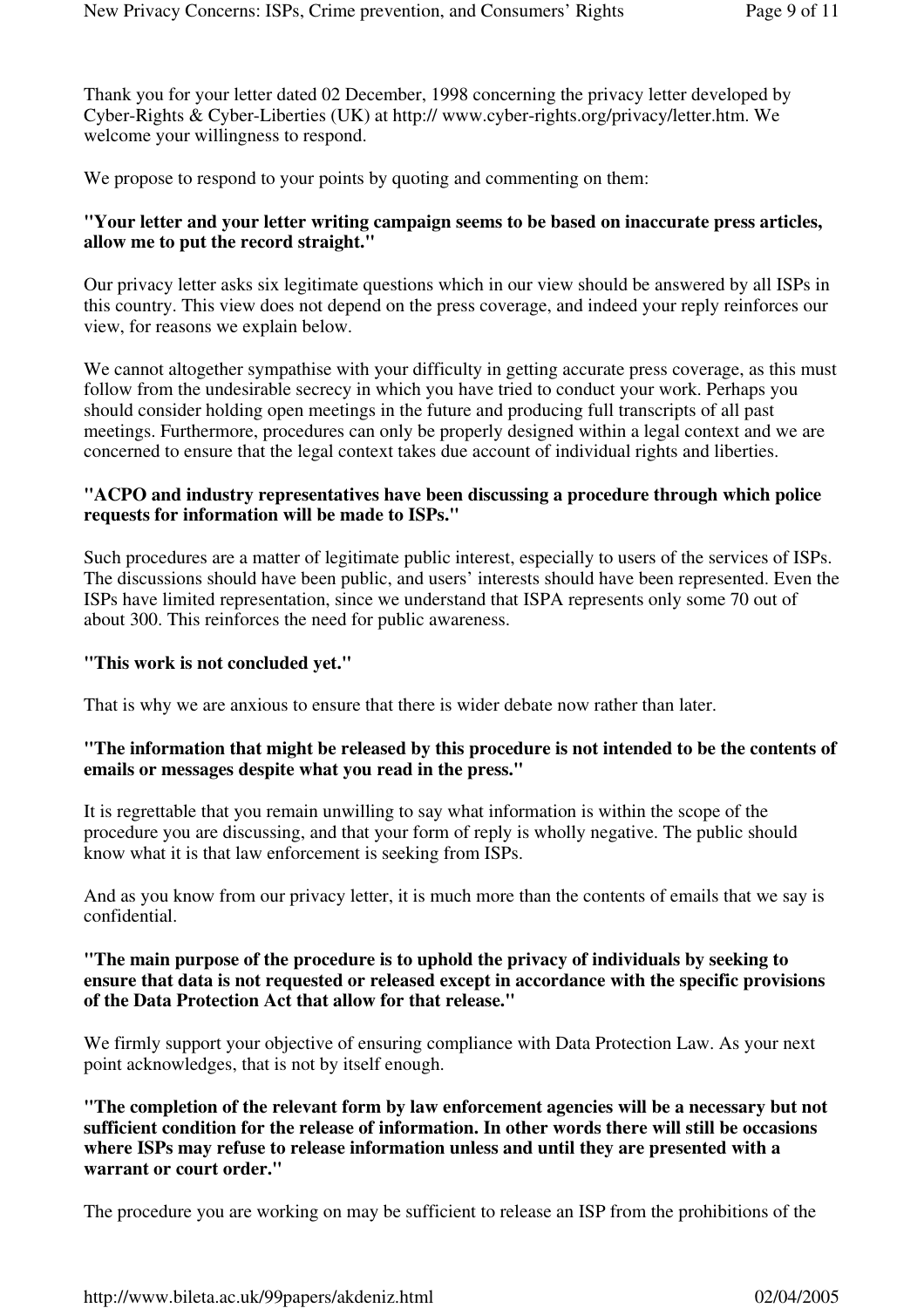Data Protection Act. It plainly cannot release the ISP from liability for breach of confidence (nor can it release the law enforcement agency concerned from the risk of liability for interfering with contractual relations between the ISP and its customer by procuring a breach of confidence).

An ISP is in fact generally bound to refuse to release confidential information without judicial authority. There may be a small number of special cases where an ISP is entitled to release otherwise confidential information: these are far from easy for an ISP or the police to identify. If the Forum believes it can define these cases, and can establish a procedure for determining what evidence would justify an ISP in accepting that such a case had been made out, with the Forum's work conducted in an open way, that might be a valuable function. But given the difficulties and risks involved, such a debate might very well conclude that judicial authority was the only proper way to proceed.

In this connection I am sure that the significance of the recent incorporation into domestic UK law of Article 10 of the European Convention on Human Rights cannot have escaped you.

#### **"In short this procedure is to ensure that 50 odd police forces and 200+ ISPs and the individuals that work for them remain within the law, the complete opposite of the implication in the second paragraph of your letter."**

The procedure would be more like to achieve that commendable result if it had taken place in public with representation of a wider range of interests. That might have avoided your having entirely overlooked the law of breach of confidence as reinforced by the Human Rights Act 1998.

#### **"It seems to me, from talking to the many journalists that have phoned me recently, that the misinformation about this matter may be being spread deliberately and I thank you for your opportunity to clear the matter up."**

We are certainly keen not to spread misinformation, and are glad to publish your letter. The delay since 10th November when we were first in touch with you may have been unavoidable, but it was your delay and not ours.

#### **"I trust you will now cease your letter writing campaign."**

Our letter has been published for the use of ISP customers, and it is up to them to decide whether your response has allayed their concerns. Our comments may suggest to you that considerable concerns remain. If ISP customers share that view, they will no doubt continue to press for answers to their letters. If this is a campaign (your choice of word, not ours), it is their campaign.

The letter is not directed against a single ISP or an ISP trade association, or indeed against the ACPO/ISP Forum. It raises important questions that are of legitimate interest to consumers, and consumers have a right to know about the policies of their ISPs.

#### **"There are some very real issues about how the law relating to the use of the Internet should develop, exactly what legal protection emails or other information should have is clearly part of this debate."**

We agree: debate it in public. In the absence of such an open debate it is healthy and proper for concerned people to make their points as loudly as possible.

#### **"Do not confuse your legitimate concerns over these issues with ISPs and policemen and women trying to carry out their jobs in accordance with the laws that exist today."**

ISPs are of course not trying to do the same job as members of law enforcement agencies, and it